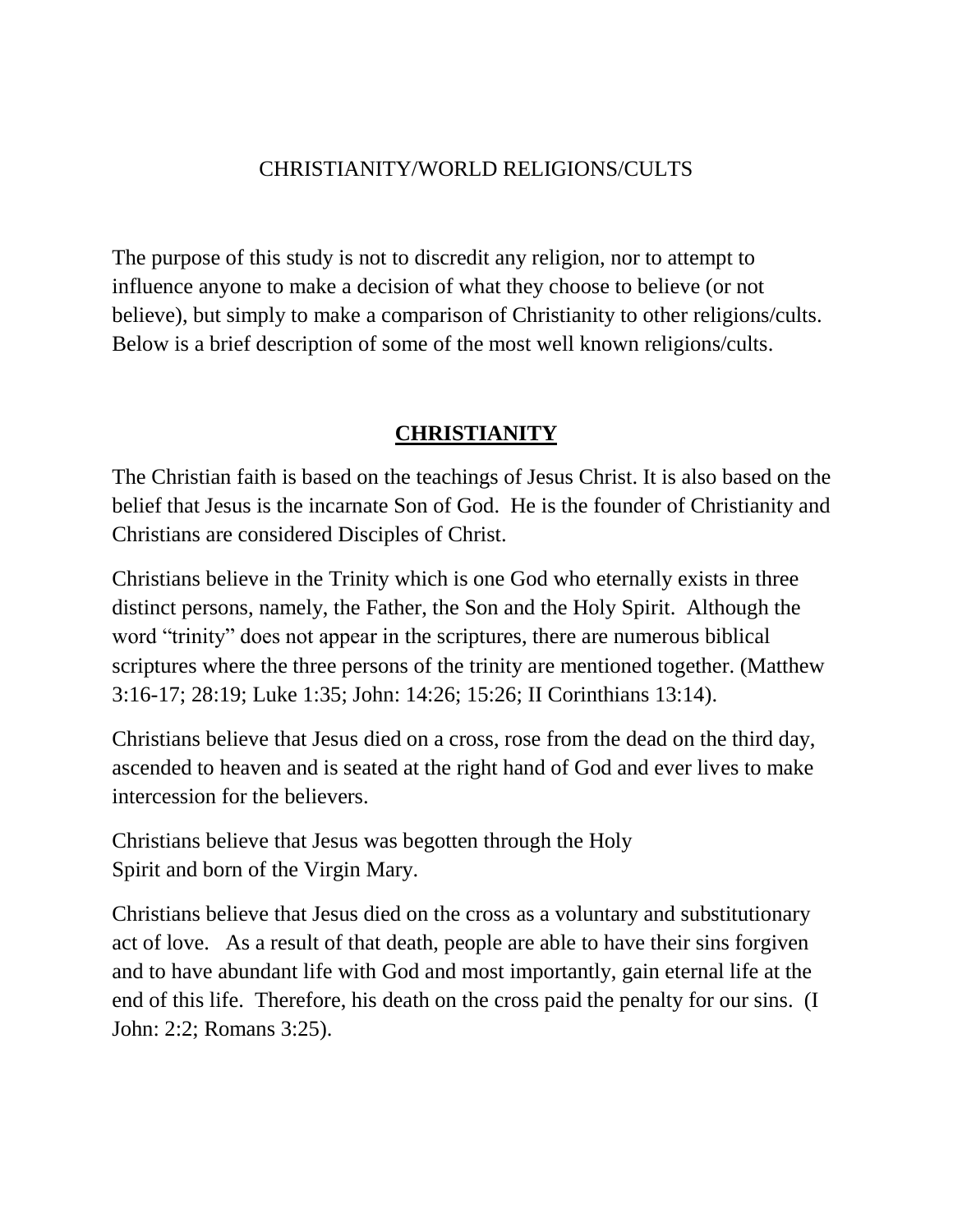Christians accept the bible as their doctrine and standard for living. They believe that it is the inspired word of God. No parts of it are denied and nothing is added or taken away from it.

Christians believe that repentance is necessary for forgiveness of sins.

Christians believe in a literal hell and a literal heaven.

Christians believe in the bodily resurrection at the end of this life.

# **ISLAM**

Islam was founded in Mecca, Arabia. The founder of Islam is the Prophet Elijah Muhammad. The Holy book that is used is the Qur'an. The word Islam means "complete surrender and obedience to Allah. (Allah is the Arabic name for God.)

Islam is built on five pillars. They are: Shahabad, Salad, Sum, Zapata and Hajj.

The Five pillars of Islam are the five obligations that every Muslim must satisfy in order to live a good and responsible life according to Islam.

- Shahabad is the sincere reciting of the Muslim profession of faith.
- Salat is the performing of ritual prayers five times each day.
- Sawm is fasting during the month of Ramadan.
- Zakat is paying a charity tax to the poor.
- Hajj is going on a pilgrimage to Mecca

Muslims believe in one God and that his name is Allah. They do not believe in the Trinity. They believe that their holy book which is the Qua'ran was revealed to Muhammad by the angel Gabriel.

Muslims believe that Muhammad is a true prophet of God and that his teachings are perfect and error free. They believe that Muhammad is God's last prophet.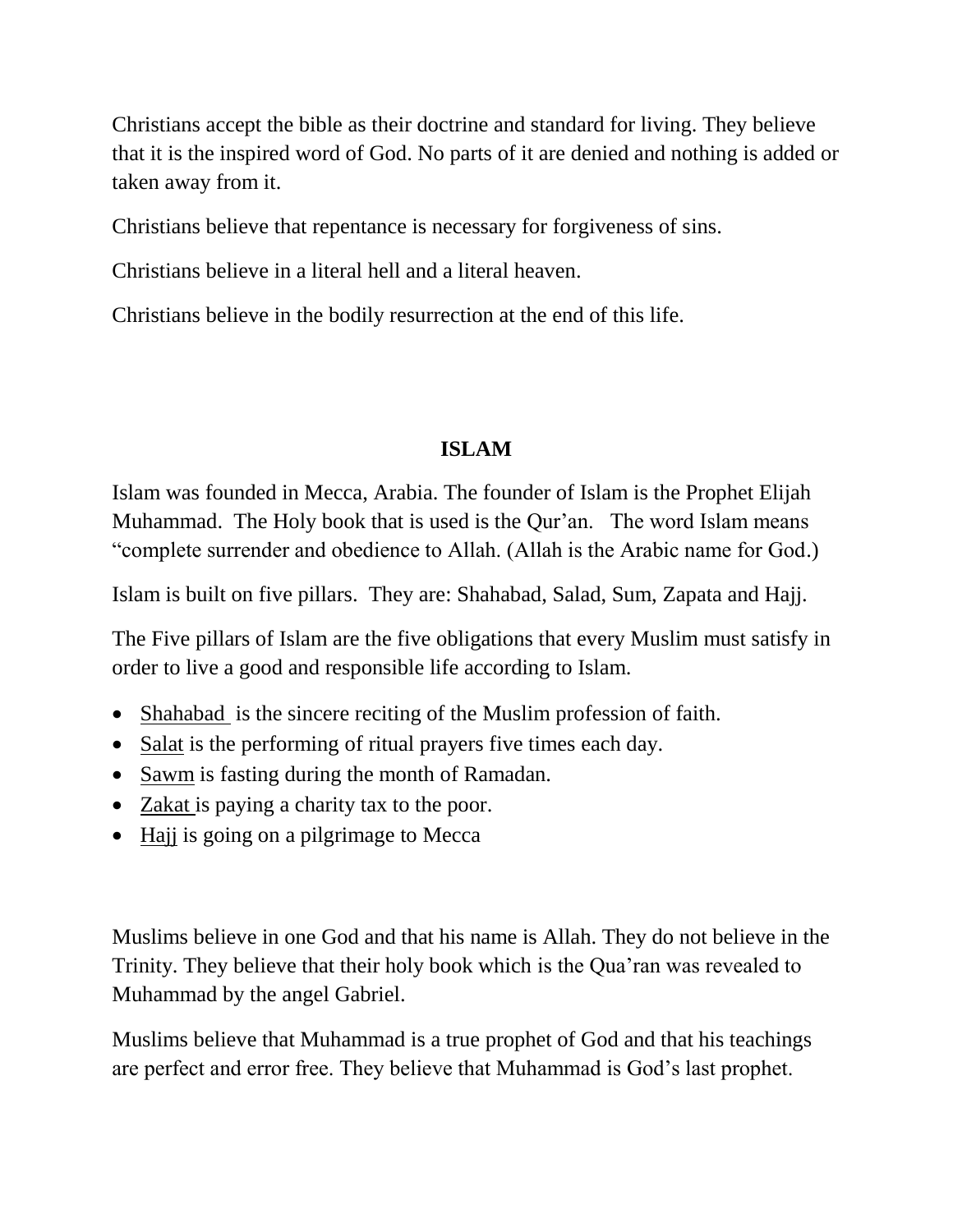Muslims believe that salvation is by sincerity and works. They believe that salvation comes through a life of good deeds.

Muslims believe that the Holy Spirit is the angel Gabriel.

Muslims believe that Jesus was an important prophet. They do not believe that Jesus is God. They believe that those who believe that Jesus is God are infidels or disbelievers.

Muslims do not believe that Jesus was placed on a cross, or that he died on a cross. They also do not believe that Jesus rose from the dead.

Muslims believe in a final judgment. They believe in eternal enjoyment for the righteous and severe punishment for the wicked

# **SEVENTH DAY ADVENTIST**

The primary organizers of Seventh Day Adventism are James and Ellen White and Joseph Bates . They were incorporated in 1863 in Michigan. Headquarters is in Silver Springs, Maryland.

They believe in one God existing in three persons, Father, Son and Holy Ghost.

They believe that God the Father exalted Jesus to be his son who provoked Satan to jealousy and to a revolt in heaven.

They believe that Saturday is the Sabbath and that it is the seal of God. They believe that worship on Sunday is the mark of the beast.

They believe that they are God's one, special remnant church. They follow the Old Testament's clean/unclean meat laws. Traditional Seven Day Adventists believe that wearing jewelry is a sin.

They believe that humans have no immaterial spirit, so at death the body goes into the ground and the breath goes to God.

New age can include yoga, meditation, astrology, channeling, hypnosis, trances and tarot card readings. They strive for unity and peace and they place great emphasis on holistic health.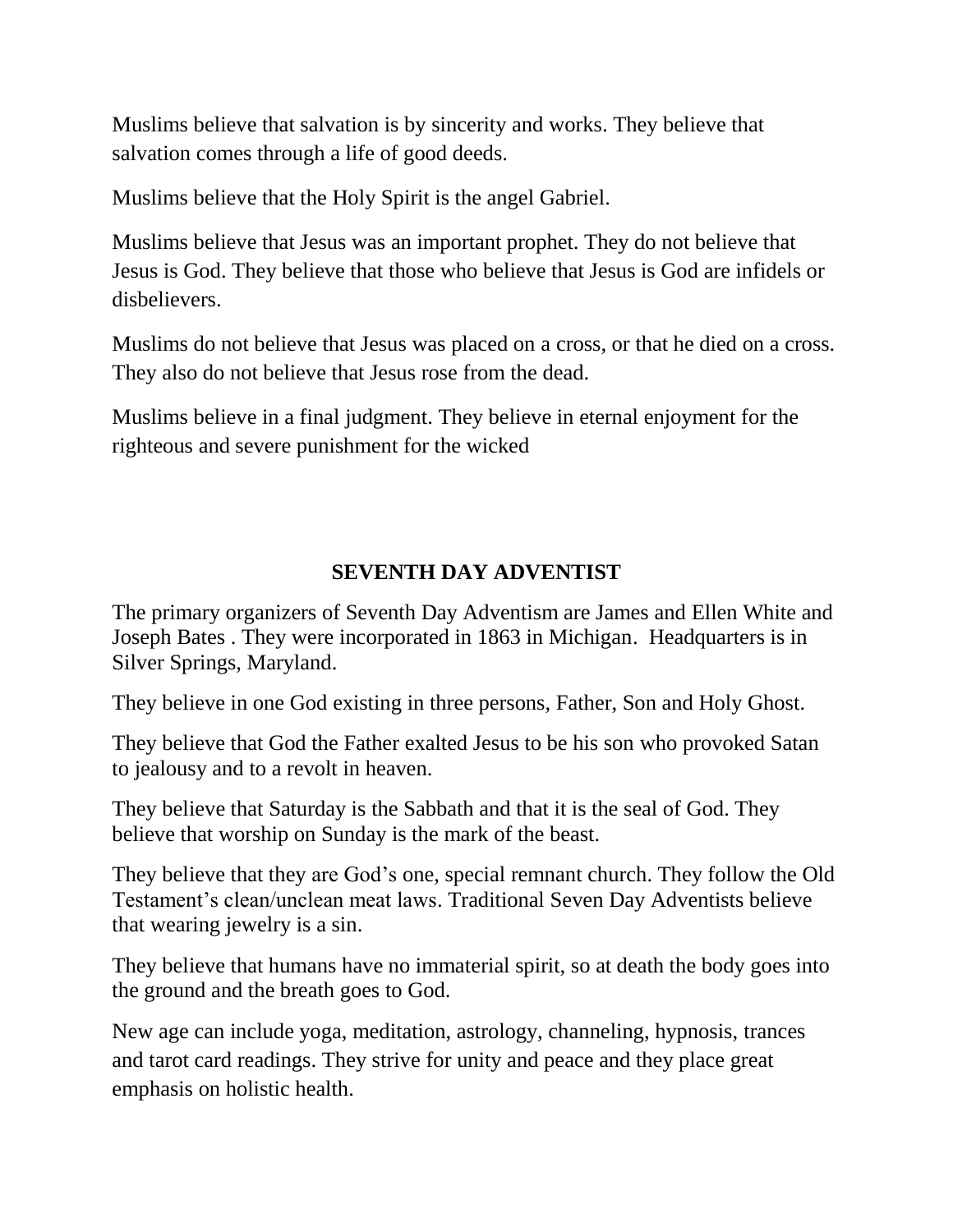### JUDAISM

There are three main branches of Judaism. They are Orthodox, Conservative and Reform. Each of them basically has their own belief.

In Judaism, Jesus is seen as a false messiah. Many Jews do not consider Jesus at all. Jews and Hebrew Christians do not believe that he was the messiah or that he rose from the dead. Orthodox Jews believe the Messiah will restore the Jewish kingdom and eventually rule the earth.

They meet in synagogues on the Sabbath which is Friday evening to Saturday evening. Some believe that prayer, repentance, and obeying the Law are necessary for salvation. Others believe that salvation is the improvement of society.

They believe that there will be a physical resurrection and that the obedient will live forever with God and the unrighteous will suffer. Some Jews do not believe in a conscious life after death.

They celebrate many holy days and festivals such as Passover, Sukkoth, Hanukkah, Rosh Hashanah, Yom Kippur and Purim. Jerusalem is considered the holy city.

# (ROMAN) CATHOLIC

The official Catechism of the Catholic Church places tradition and Magisterium on the same level of authority with Scripture.

Roman Catholics believe in the Omnipotence of Mary which is totally against scriptures that teach that Christ is Omnipotent.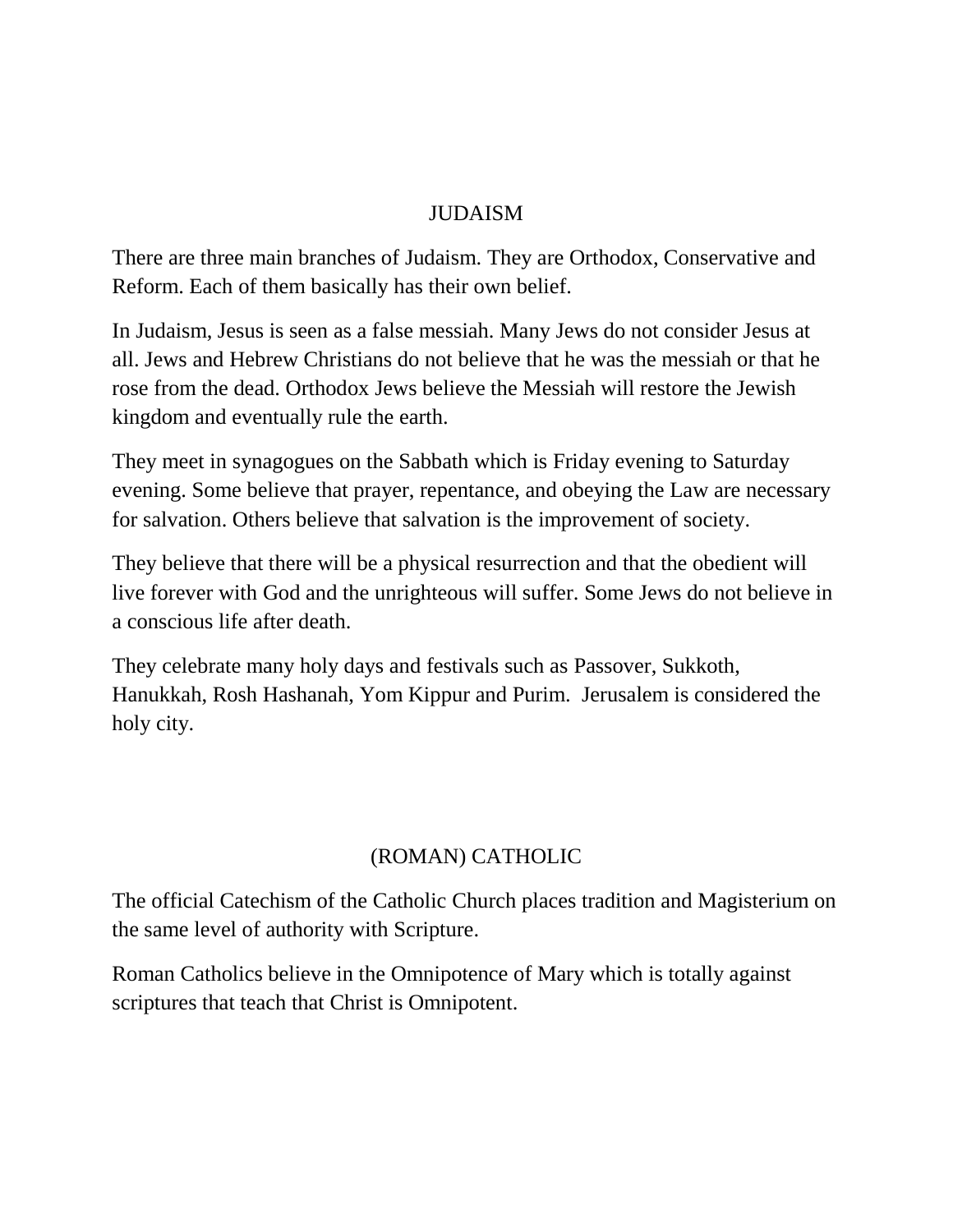Catholics believe that there is a level between Heaven and Hell which is considered the state of suffering where the souls of them who died in grace, but without having fully satisfied the justice of God, remain for a time to pay the debt of temporal punish mint due to their sins and to be purified for heaven.

They call this level purgatory.

The Catholics believe in the Priesthood.

The book of Hebrews (7:11) declares that the Priesthood of Jesus is an eternal priesthood.

Under their Priesthood celibacy is required. Also Priests are forbidden to marry. (It should be noted that both of those requirements are unscriptural.)

Hebrews 13:4 states, *"Marriage is honorable in all. And the bed undefiled: but whoremongers and adulterers God will judge.*

In St. Luke 1:5-6 the bible states that Zacharias was a Priest and was married to Elizabeth. It further states that he and his wife were righteous before God, walking in all the commandments and ordinances of the Lord blameless. These scripture confirm the fact that (1) He was a priest, (2) He was married (3) he was considered righteous before God (4) God blessed he and his wife with a child which means he was not celibate.

# CULTS

A cult by Christian definition is a religious group that denies one or more of the fundamentals of biblical truths of Christianity.

Some of the most common beliefs of such cults would be to deny the deity of Christ or the fact that his death was a sufficient payment for our sins.

Jehovah's Witnesses and Mormons are two of the most traditional cults. However, there are many others.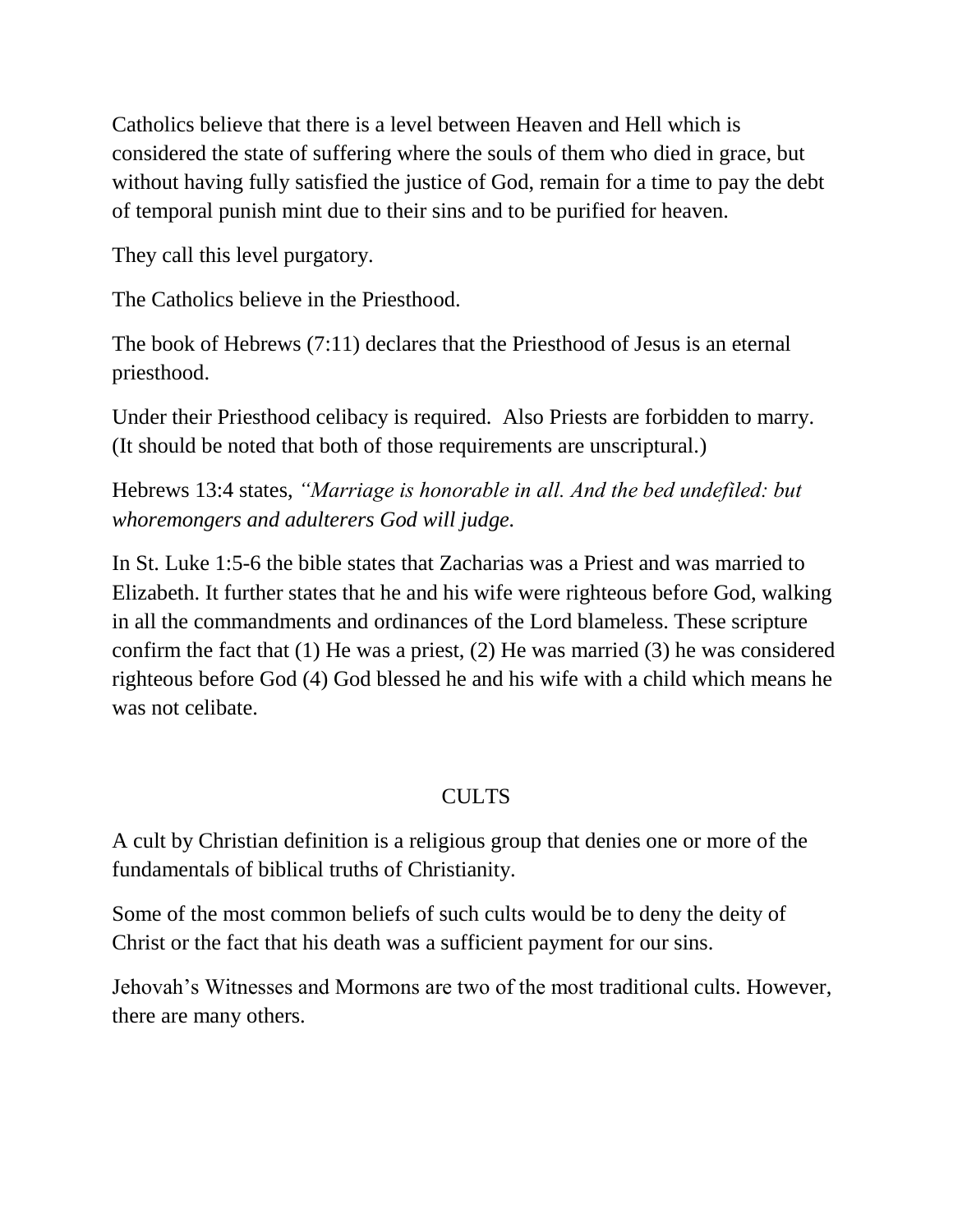#### **JEHOVAH'S WITNESSES**

Charles Taze Russell and Joseph F. Rutherford began this religion in 1879 in Pennsylvania. Headquarters is in Brooklyn, New York.

All current Watchtower publications, the Bible (New World translation only), reasoning from the scriptures, Watchtower and Awake magazines are what they use to study the word of God.

They believe there is one God, called Jehovah. They do not believe in the trinity. They also believe that Jesus is the first thing God created.

They believe that before Jesus lived on earth, he was Michael, the archangel. They believe that Jesus died on a stake, not a cross.

They believe he was resurrected as a spirit and that his body was destroyed. They do not believe that Jesus is coming again. They believe he returned invisibly in 1914 in spirit and that he and the angels will destroy all non-Jehovah's Witnesses in the near future.

They believe that most followers must earn everlasting life on earth by door to door work and that salvation is limited to 144,000 anointed ones. They believe that number is already reached.

They believe that the 144,000 live as spirits in heaven and that the rest of the righteous live on earth and must obey God perfectly for 1,000 years to be annihilated.

Jehovah's witnesses do not observe holidays or birthdays. They are forbidden to vote, salute the flag, work in the military, or accept blood transfusions.

#### **MORMONISM**

The founder of Mormonism is Joseph A. Smith. The date of origin is 1830.

The church is commonly known as The Church of Latter-day Saints. (LDS). The Mormon Church claims to be the true church.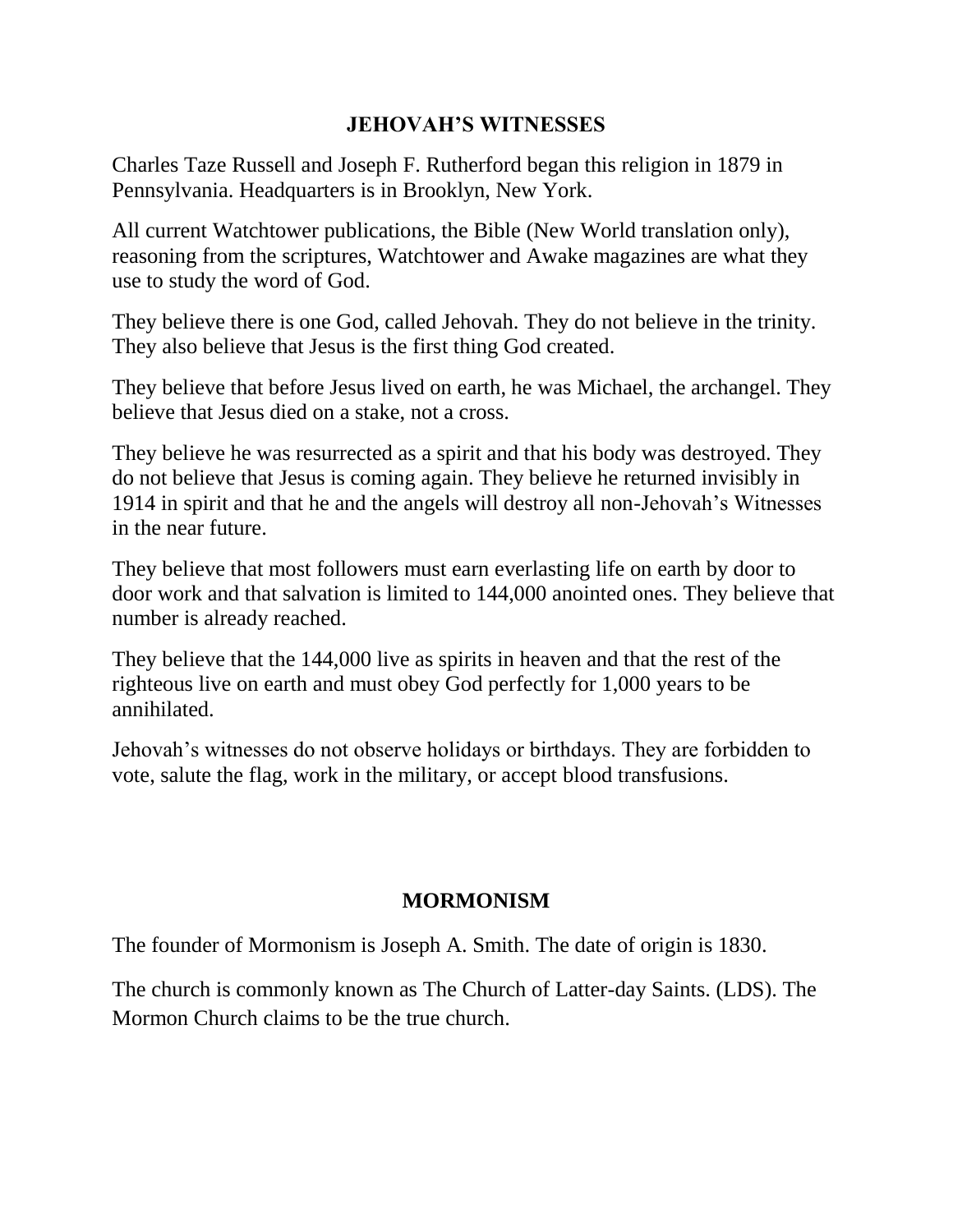Mormons believe that God the father was once a man, bur "progressed" to godhood. They believe God has a physical body and that he has a wife named (Heavenly Mother) who has a physical body as well.

They do not believe in the trinity. They believe that Father, Son, and Holy Ghost are three separate Gods. They believe that worthy members may one day become exalted to Godhood themselves.

They believe that Jesus is a separate God from the Father. Mormons believe that Jesus was created through sexual union between Elohim and Mary and that Jesus was married.

They believe that the death of Jesus on the cross does not provide full atonement for all sin, but does provide everyone with resurrection.

They believe that the Holy Spirit is not God but is an influence.

They believe that eternal life is not possible without Mormon membership.

People of African ancestry were denied full access to Mormon priesthood and privileges until 1978.

#### **SCIENTOLOGY**

Scientology was founded by L. Ron Hubbard in 1954 in California. Their major headquarter facilities are in California and Florida.

Scientology rejects the biblical description of God. Everyone is a "theta," (an immortal spirit with unlimited powers over its own universe) but not all are aware of this.

Jesus is rarely mentioned in Scientology. They believe that Jesus did not die for sins.

They do not believe in the Holy Spirit. They do not believe that sin exists therefore there is no need to repent. They believe that salvation is freedom from reincarnation. They believe that hell is a myth and that heaven is a "false dream."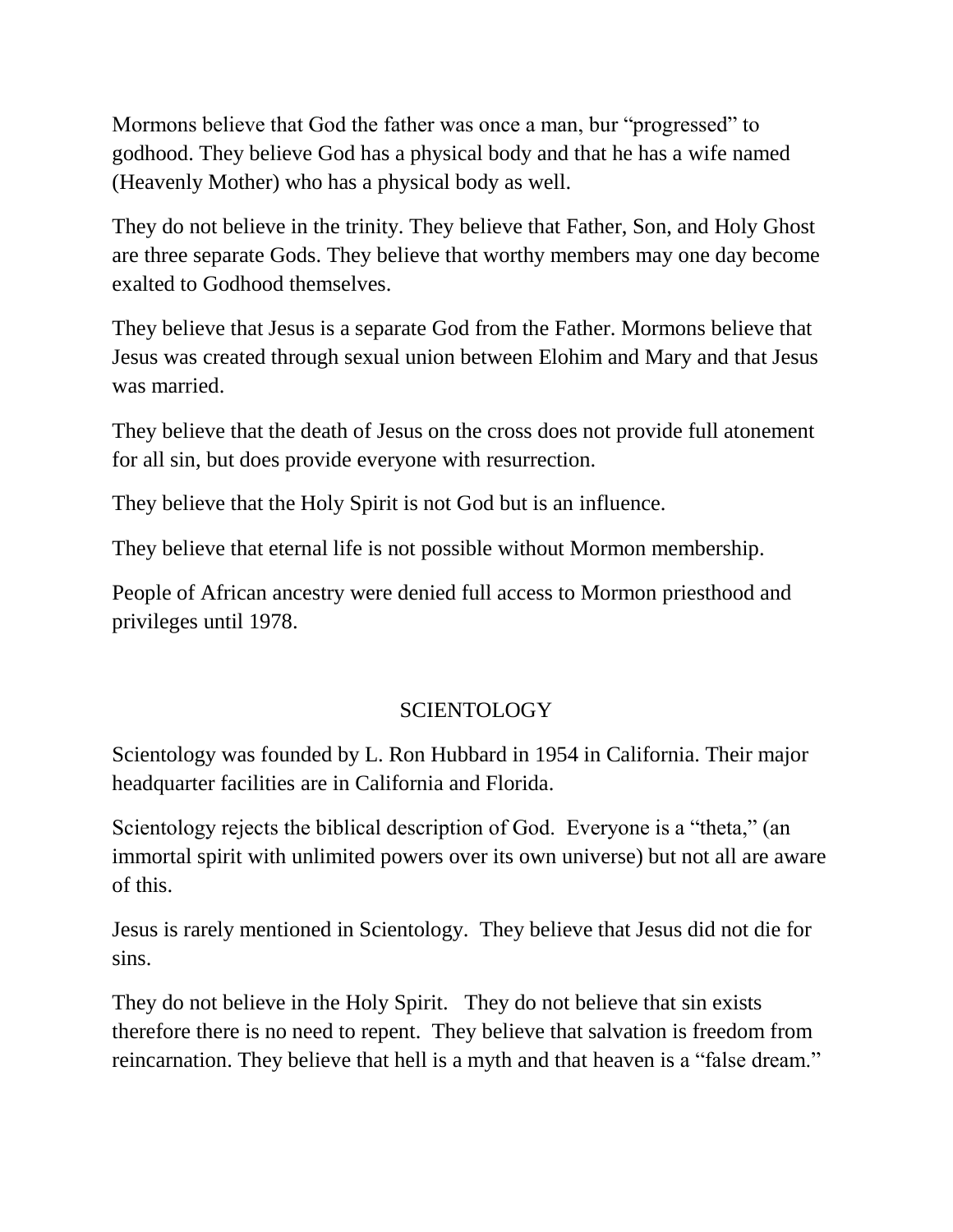#### NEW AGE

New Age is based on Eastern mysticism, Hinduism and paganism.

They believe that everything and everyone is God. They believe that God is impersonal. They believe he is a force or principle. They believe that people have unlimited power and need to discover it.

They do not believe that Jesus is the savior, but a spiritual model and guru. They do not believe that Jesus rose from the dead but that he rose into a higher spiritual realm. They believe in Karma and that people can offset bad karma with good karma.

They believe that human reincarnations occur until a person reaches oneness with God. They do not believe in a literal heaven or hell.

# **UNIFICATION CHURCH**

Sun Myung Moon started "Holy Spirit Association for the Unification of World

Christianity in 1954.

They believe that God is both positive and negative. They believe the universe is God's body. They believe that God does not know the future, that he is suffering, and needs man (Sun Myung Moon) to make him happy. They do not believe in the Trinity.

They believe that Jesus was a perfect man, not God. They believe Jesus is the son of Zechariah and was not born of a virgin. They believe that the second coming of Christ will be fulfilled in Sun Myung Moon, who is superior to Jesus and will finish Jesus' mission.

They believe that the Holy Spirit is a feminine spirit who works with Jesus in the spirit world to lead people to Sun Myung Moon.

Obedience to and acceptance of the (True Parents) (Moon and his wife) eliminate sin and result in perfection. Those married by Moon and his wife drink a special holy wine containing 21 ingredients (including the True Parents' blood).